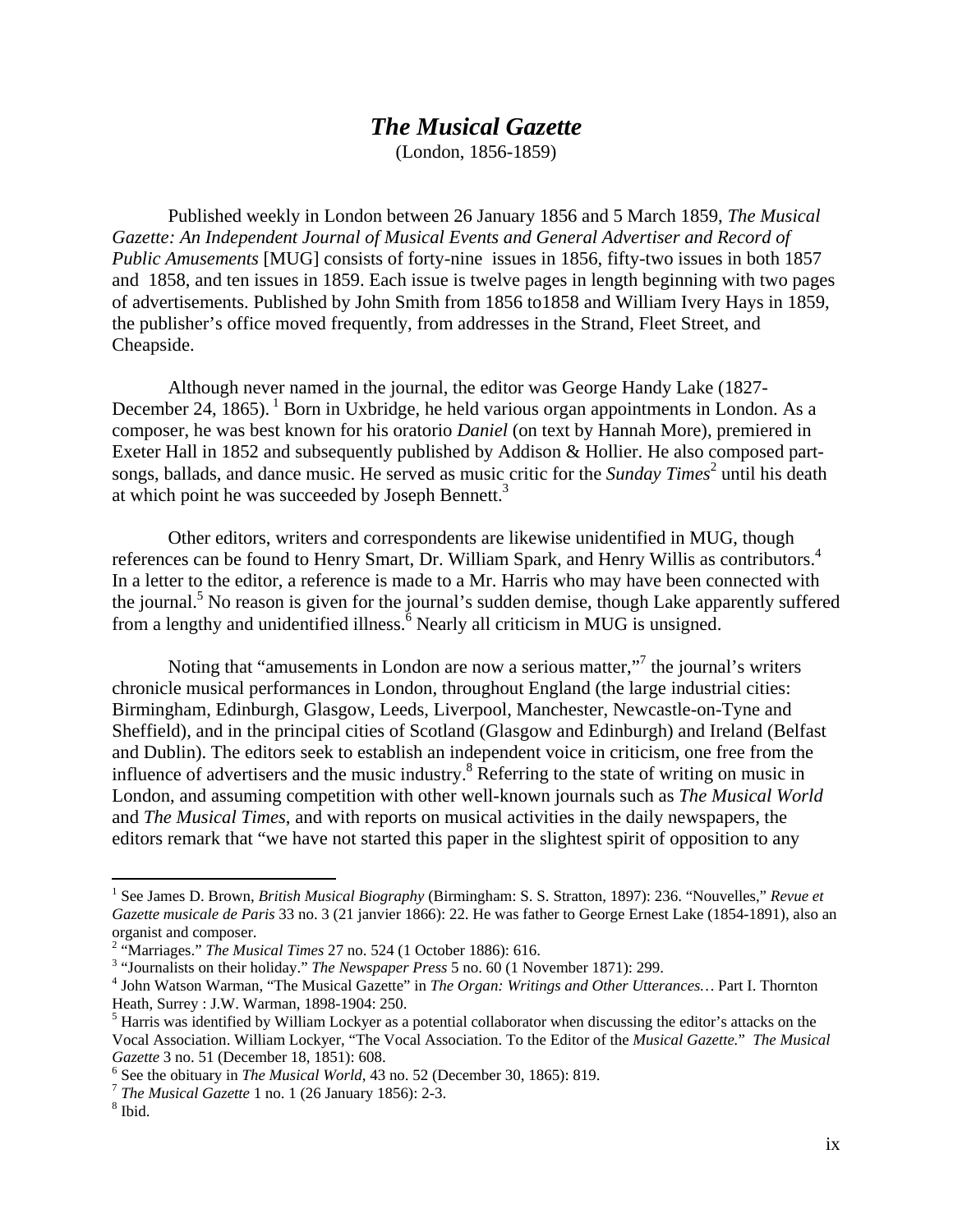musical publication existing, or the musical portion of any newspaper," and note the precariousness of music journal publication in that during the seven years preceding the journal's founding, two unnamed music journals had been established but soon ceased to exist.

Each issue begins with advertising, followed by an editorial concerning timely topics, frequently about recent and forthcoming performances. The much debated idea of musical performances on Sundays, the activities of musical associations, concerts at the Crystal Palace (organized by George Grove), and the nuisance of street musicians are frequently encountered topics. Moral and musical controversies surrounding the first performances of Verdi's *La Traviata* in London figure prominently in 1856 and 1857. The much-debated state of English music, particularly English opera, and the activities of British musicians and professors of music are important among the subjects treated. These include reference to the appointment of William Sterndale Bennett as Professor of Music at Cambridge and the first performance and widespread repetitions of Michael Costa's oratorio *Eli*. The activities of native British composers including a young Arthur Sullivan and two members of the older generation, Michael Balfe and Henry Bishop, are regularly discussed, as are composers from the Continent residing in Britain such as Giovanni Bottesini and Julius Benedict. The journal criticizes the "indiscriminate laudation" of Jenny Lind<sup>9</sup> surrounding her participation in a performance of Schumann's *Paradise and the Peri* conducted by Sterndale Bennett. The controversy concerning the adoption of equal temperament tuning and the French "diapason normal" is an important topic in the journal's columns. Remarks concerning the history and construction of the bell "Big Ben" at the Houses of Parliament appear frequently. Following the weekly editorial, a regular column lists the command performance programs at Buckingham Palace without comment.

Reviews of concerts, both local and provincial, comprise the largest portion of each issue. Under the rubric "Metropolitan," performances by both the Sacred Harmonic Society and the London Sacred Harmonic Society, the Amateur Musical Society, the Musical Union, the Classical Harmonists, Henry Leslie's Choir, the London Polyhymnian Choir, the Saturday and Monday Popular Concerts, both the Philharmonic Society and the New Philharmonic Society, the Crystal Palace concerts, and the Royal Academy of Music faculty and student concerts are reviewed. Reports are given from the main musical festivals in Birmingham, Bradford, Leeds, Norwich, and those of the Festival Three Choirs given in Gloucester (1856), in Worcester (1857) and in Hereford (1858). Concerts by important British performers include those by the organist W. T. Best, the pedagogue and conductor John Hullah, the pianists Arabella Goddard, Charles Hallé and Walter Macfarren, the violinists William Carrodus and Wilma Norman Neruda, the clarinetist Henry Lazarus, the conductors August Manns and Alfred Mellon, and the singers Catherine Hayes, Charlotte Dolby, Wilbye Cooper, Sims Reeves and the vocalist sons of tenor John Braham. Reviews of performances by visiting musicians from the Continent include the pianists Clara Schumann, Anton Rubinstein and Karl Klindworth, the violinist Joseph Joachim, the conductors Louis-Antoine Jullien, and Otto Goldschmidt, the sopranos Angiolina Bosio, Guilia Grisi, Johanna Wagner and Maria Piccolomini, the mezzo-soprano Pauline Viardot-Garcia, the contralto Marietta Alboni, the tenors Giovanni Mario de Candida and Antonio Giuglini and the bass Carl Formes.

 $\overline{a}$ 

<sup>9</sup> *The Musical Gazette* 1 no. 42 (November 8, 1856): 494.